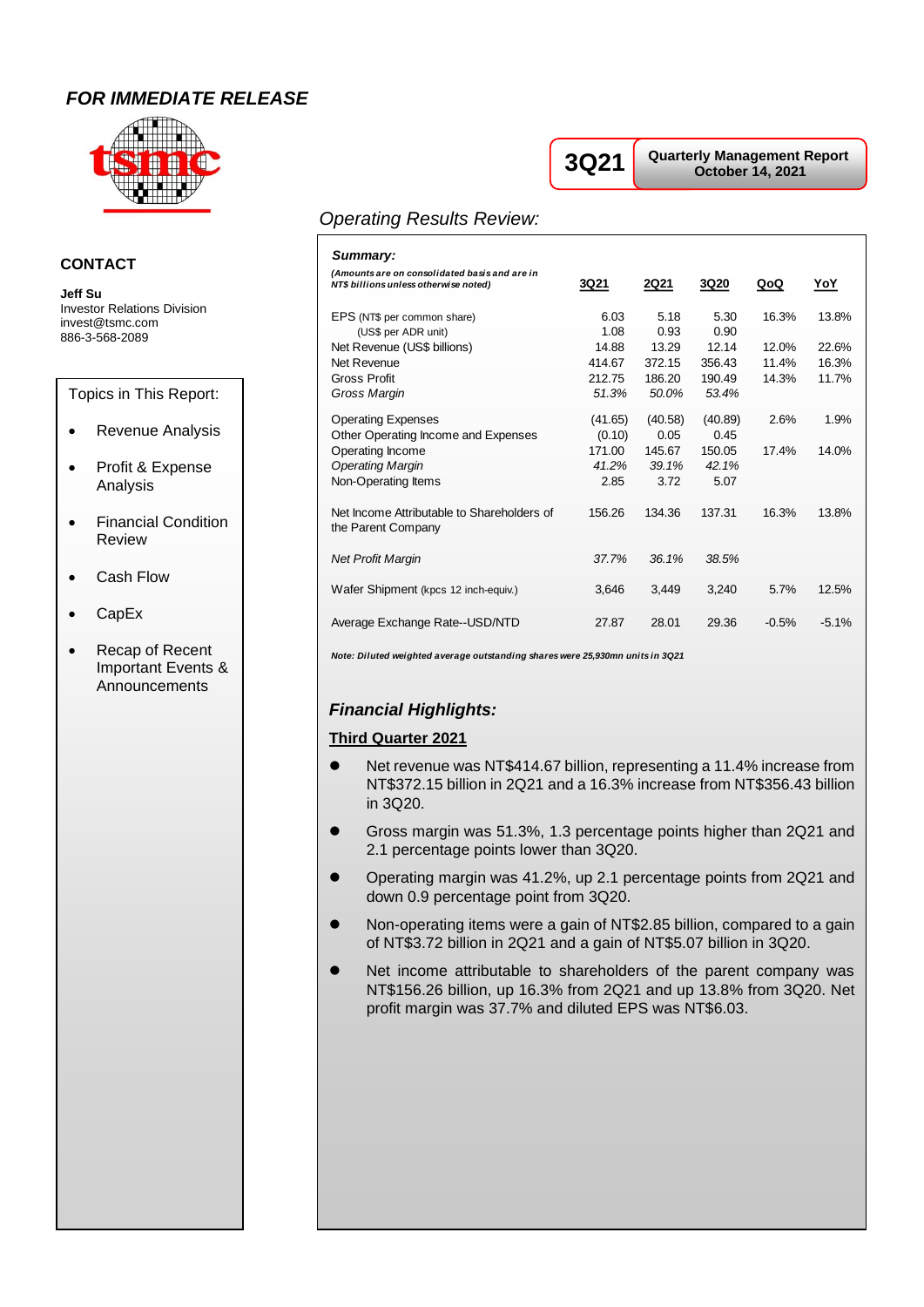### **I. Revenue Analysis**

| Wafer Revenue by Technology         | 3Q21  | <b>2Q21</b> | 3Q20             |
|-------------------------------------|-------|-------------|------------------|
| 5 <sub>nm</sub>                     | 18%   | 18%         | 8%               |
| 7 <sub>nm</sub>                     | 34%   | 31%         | 35%              |
| 10 <sub>nm</sub>                    | 0%    | $0\%$       | 0%               |
| 16 <sub>nm</sub>                    | 13%   | 14%         | 18%              |
| 20 <sub>nm</sub>                    | $0\%$ | 0%          | 1%               |
| 28nm                                | 10%   | 11%         | 12%              |
| 40/45nm                             | 8%    | 7%          | 8%               |
| 65 <sub>nm</sub>                    | 4%    | 5%          | 5%               |
| 90 <sub>nm</sub>                    | 2%    | 3%          | 2%               |
| 0.11/0.13um                         | 3%    | 3%          | 2%               |
| $0.15/0.18$ um                      | 6%    | 6%          | 7%               |
| 0.25um and above                    | 2%    | 2%          | 2%               |
|                                     |       |             |                  |
| Net Revenue by Platform             | 3Q21  | 2Q21        | 3Q <sub>20</sub> |
| Smartphone                          | 44%   | 42%         | 46%              |
| <b>High Performance Computing</b>   | 37%   | 39%         | 37%              |
| Internet of Things                  | 9%    | 8%          | 9%               |
| Automotive                          | 4%    | 4%          | 2%               |
|                                     |       |             |                  |
| <b>Digital Consumer Electronics</b> | 3%    | 4%          | 3%               |
| <b>Others</b>                       | 3%    | 3%          | 3%               |
|                                     |       |             |                  |
| Net Revenue by Geography            | 3Q21  | 2Q21        |                  |
| North America                       | 65%   | 64%         | 59%              |
| Asia Pacific                        | 13%   | 15%         | 3Q20<br>10%      |
| China                               | 11%   | 11%         | 22%              |
| <b>EMEA</b>                         | 6%    | 6%          | 5%               |

## *Revenue Analysis:*

In the third quarter, revenue increased 11.4% quarterover-quarter, supported by strong demand for our industry-leading 5nm and 7nm technologies, driven by all four growth platforms, which are Smartphone, HPC, IoT and Automotive-related applications.

By technology, 5nm process technology contributed 18% of total wafer revenue in 3Q21 while 7nm accounted for 34%. Advanced technologies (7nm and below) accounted for 52% of total wafer revenue.

By platform, Smartphone and HPC represented 44% and 37% of net revenue respectively, while IoT, Automotive, DCE, and Others each represented 9%, 4%, 3%, and 3%.

Sequentially, revenue from Smartphone, HPC, IoT, and Automotive increased 15%, 9%, 23%, and 5% respectively from 2Q21, while DCE decreased 2% and Others remained flat.

From a geographic perspective, revenue from customers based in North America accounted for 65% of total net revenue, while revenue from Asia Pacific, China, EMEA (Europe, Middle East, and Africa) and Japan accounted for 13%, 11%, 6%, and 5% of total net revenue respectively.

## **II. Profit & Expense Analysis**

| <b>II - 1. Gross Profit Analysis</b>     |                       |                       |                       |  |  |
|------------------------------------------|-----------------------|-----------------------|-----------------------|--|--|
| (In NT\$ billions)<br><b>Net Revenue</b> | <b>3Q21</b><br>414.67 | <b>2Q21</b><br>372.15 | <b>3Q20</b><br>356.43 |  |  |
| Cost of Revenue                          | (201.92)              | (185.95)              | (165.94)              |  |  |
| <b>Gross Profit</b>                      | 212.75                | 186.20                | 190.49                |  |  |
| <b>Gross Margin</b>                      | 51.3%                 | 50.0%                 | 53.4%                 |  |  |

### *Gross Profit Analysis:*

Gross margin was 51.3% in 3Q21, 1.3 percentage points higher than 2Q21, mainly due to the improvement in backend profitability and a more favorable technology mix.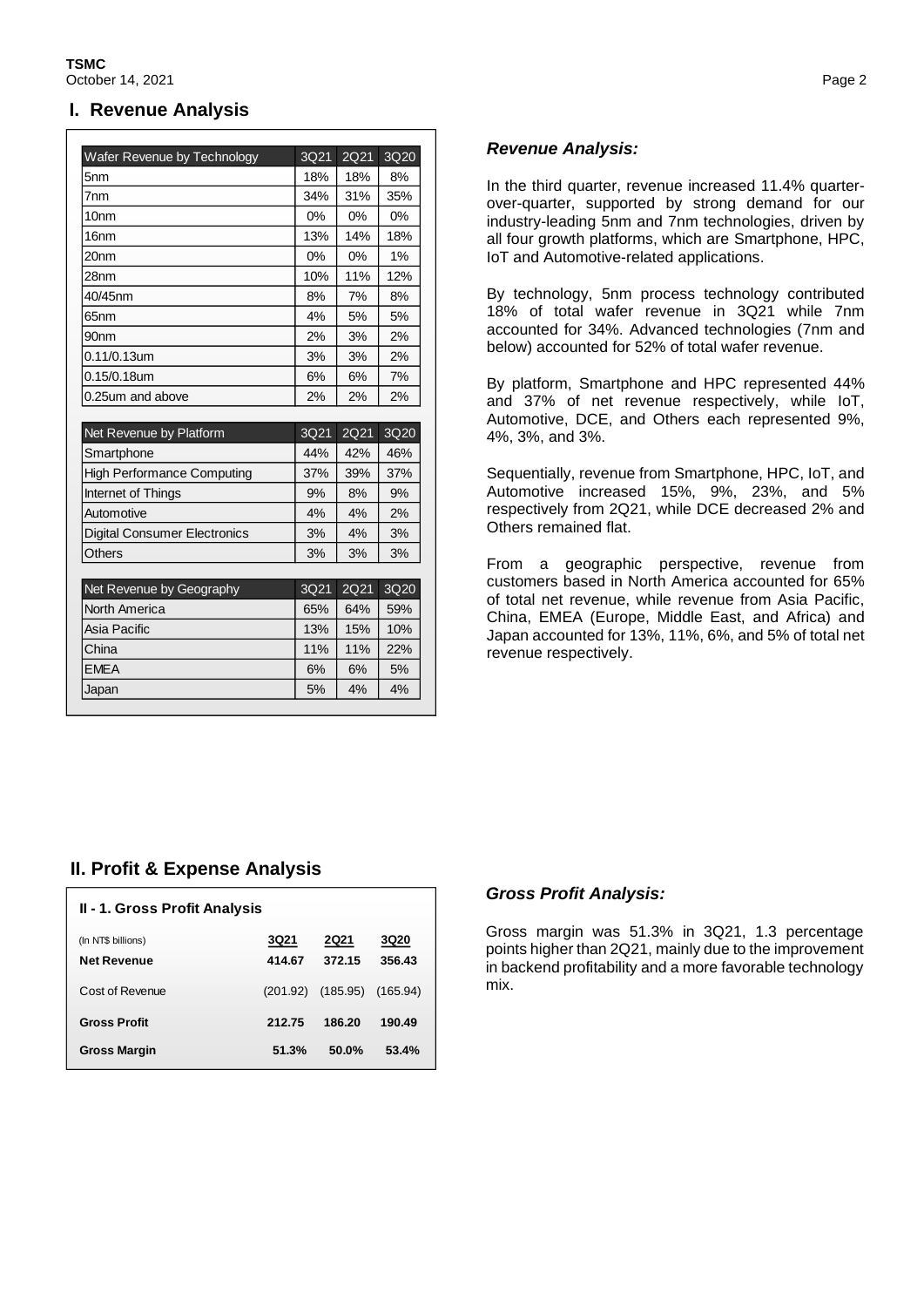| II - 2. Operating Income Analysis                      |         |             |         |  |  |
|--------------------------------------------------------|---------|-------------|---------|--|--|
| (In NT\$ billions)                                     | 3Q21    | <b>2Q21</b> | 3Q20    |  |  |
| <b>Total Operating Expenses</b>                        | (41.65) | (40.58)     | (40.89) |  |  |
| Research & Development                                 | (30.87) | (30.87)     | (29.68) |  |  |
| SG&A                                                   | (10.78) | (9.71)      | (11.21) |  |  |
| <b>Other Operating Income and</b><br><b>Expenses</b>   | (0.10)  | 0.05        | 0.45    |  |  |
| <b>Operating Income</b>                                | 171.00  | 145.67      | 150.05  |  |  |
| <b>Operating Margin</b>                                | 41.2%   | 39.1%       | 42.1%   |  |  |
| <b>Total Operating Expenses as</b><br>% of Net Revenue | 10.1%   | 10.9%       | 11.4%   |  |  |

#### *Operating Income Analysis:*

Total operating expenses were 10.1% of net revenue in 3Q21, an improvement of 0.8 percentage point from 10.9% in 2Q21, due to better operating leverage. Operating margin improved 2.1 percentage points sequentially to 41.2% in 3Q21.

| II - 3. Non-Operating Items                            |                      |                      |                      |
|--------------------------------------------------------|----------------------|----------------------|----------------------|
| (In NT\$ billions)                                     | 3Q21                 | <b>2Q21</b>          | 3Q20                 |
| <b>L-T</b> Investments<br><b>SSMC</b><br><b>Others</b> | 1.52<br>0.20<br>1.32 | 1.17<br>0.26<br>0.91 | 0.83<br>0.12<br>0.71 |
| Net Interest Income (Expenses)                         | 0.02                 | 0.29                 | 1.52                 |
| <b>Other Gains and Losses</b>                          | 1.31                 | 2.26                 | 2.72                 |
| <b>Total Non-Operating Items</b>                       | 2.85                 | 3.72                 | 5.07                 |

| <b>II - 4. Net Profit and EPS</b><br>(In NT\$ billions) | 3Q21    | 2Q21    | 3Q20    |
|---------------------------------------------------------|---------|---------|---------|
| Income before Tax                                       | 173.85  | 149.39  | 155.12  |
| <b>Income Tax Expenses</b>                              | (17.37) | (14.91) | (17.74) |
| <b>Effective Tax Rate</b>                               | 10.1%   | 10.1%   | 11.5%   |
| Net Income Attributable to the                          |         |         |         |
| <b>Parent Company</b>                                   | 156.26  | 134.36  | 137.31  |
| <b>Net Profit Margin</b>                                | 37.7%   | 36.1%   | 38.5%   |
| EPS (NT\$ per common share)                             | 6.03    | 5.18    | 5.30    |

#### *Non-Operating Items:*

Total non-operating items were a gain of NT\$2.85 billion in 3Q21, compared to a gain of NT\$3.72 billion in 2Q21. The decrease was mainly due to higher interest expenses and lower gains from foreign exchange after hedging.

### *Net Profit and EPS:*

Net income attributable to shareholders of the parent company was NT\$156.26 billion in 3Q21, up 16.3% from 2Q21 and up 13.8% from 3Q20.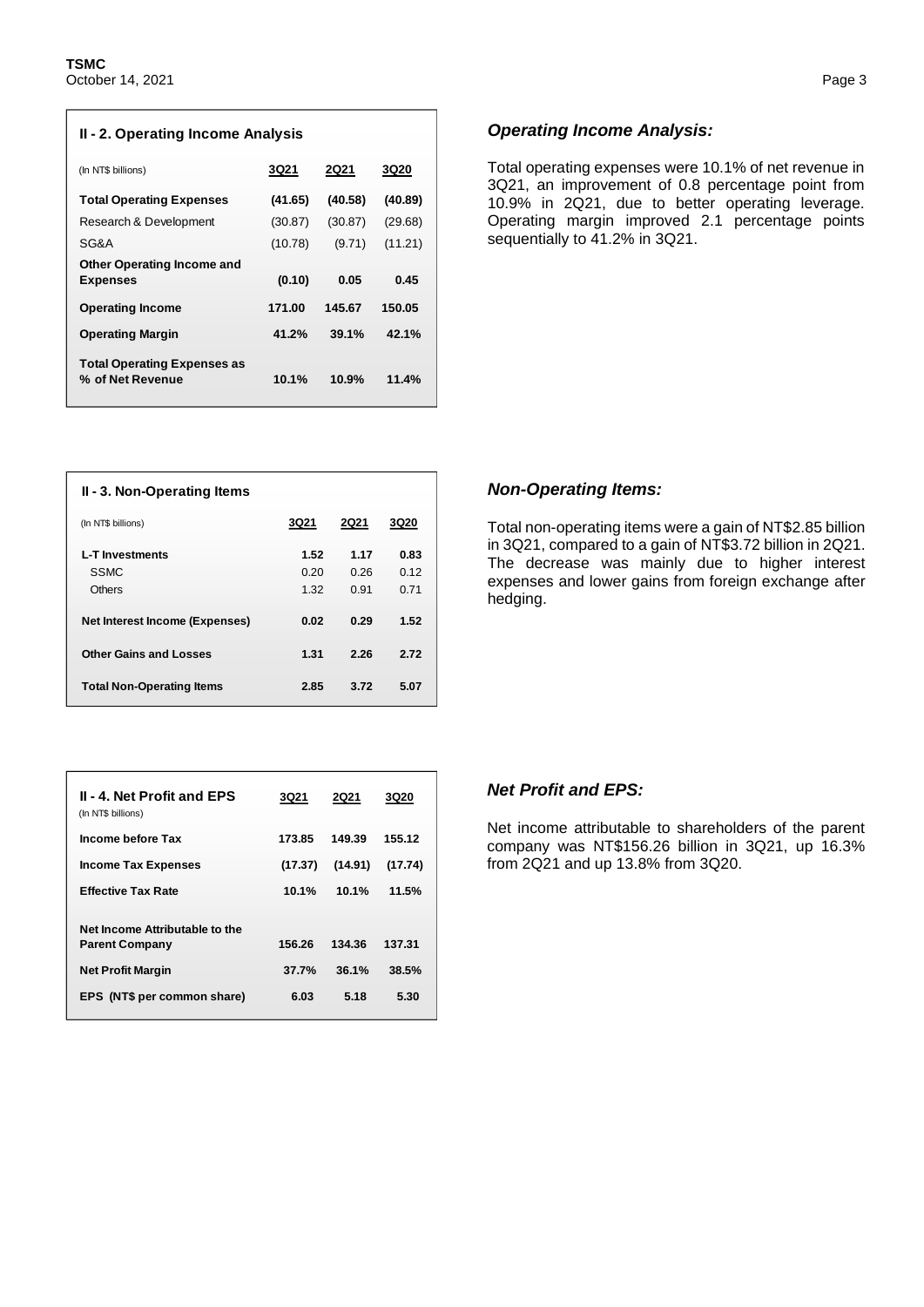## **III. Financial Condition Review**

| III - 1. Liquidity Analysis<br>(Balance Sheet Items) |          |             |          |
|------------------------------------------------------|----------|-------------|----------|
| (In NT\$ billions)                                   | 3Q21     | <b>2Q21</b> | 3Q20     |
| Cash & Marketable Securities                         | 975.82   | 870.84      | 74242    |
|                                                      |          |             |          |
| <b>Accounts Receivable</b>                           | 187.17   | 178.26      | 162.58   |
| <b>Inventories</b>                                   | 182.23   | 170.44      | 109.51   |
| <b>Other Current Assets</b>                          | 25.42    | 21.57       | 15.16    |
| <b>Total Current Assets</b>                          | 1,370.64 | 1,241.11    | 1,029.67 |
| Short-term Loans                                     | 118.84   | 139.38      | 155.38   |
| <b>Accounts Payable</b>                              | 172.26   | 148.38      | 141.53   |
| <b>Current Portion of Bonds Payable</b>              | 0.00     | 0.00        | 2.60     |
| Dividends Payable                                    | 142.62   | 136.13      | 129.65   |
| <b>Accrued Liabilities and Others</b>                | 221.90   | 223.86      | 159.08   |
| <b>Total Current Liabilities</b>                     | 655.62   | 647.75      | 588.24   |
| Current Ratio (x)                                    | 21       | 1.9         | 18       |
| <b>Net Working Capital</b>                           | 715.02   | 593.36      | 441.43   |

## *Liquidity Analysis:*

Total current assets increased by NT\$129.53 billion, mainly due to the increase of NT\$104.98 billion in cash and marketable securities.

Total current liabilities increased by NT\$7.87 billion, mainly due to the increase of NT\$23.88 billion in accounts payable and the increase of NT\$6.49 billion in dividends payable, partially offset by the decrease of NT\$20.54 billion in short-term loans.

Net working capital was NT\$715.02 billion and current ratio was 2.1x in 3Q21.

| III - 2. Receivable/Inventory Days |      |      |             |
|------------------------------------|------|------|-------------|
| (In Number of Days)                |      |      |             |
|                                    | 3Q21 | 2Q21 | <b>3Q20</b> |
| Days of Receivable                 | 40   | 42   | 40          |
| Days of Inventory                  | 85   | 85   | 58          |
|                                    |      |      |             |

### *Receivable and Inventory Days:*

Days of receivable decreased 2 days to 40 days in 3Q21.

Days of inventory was 85 days in 3Q21.

| III - 3. Debt Service         |          |          |             |
|-------------------------------|----------|----------|-------------|
| (In NT\$ billions)            | 3Q21     | 2Q21     | <b>3Q20</b> |
| Cash & Marketable Securities  | 97582    | 87084    | 742.42      |
| <b>Interest-Bearing Debts</b> | (582.05) | (553.02) | (386.01)    |
| <b>Net Cash Reserves</b>      | 393.77   | 317.82   | 356.41      |

#### *Debt Service:*

Net cash reserves increased NT\$75.95 billion to NT\$393.77 billion in 3Q21.

Interest-bearing debts increased NT\$29.03 billion in 3Q21, mainly due to the issuance of NT\$49.32 billion in corporate bonds, partially offset by the decrease in short-term loans of NT\$20.54 billion.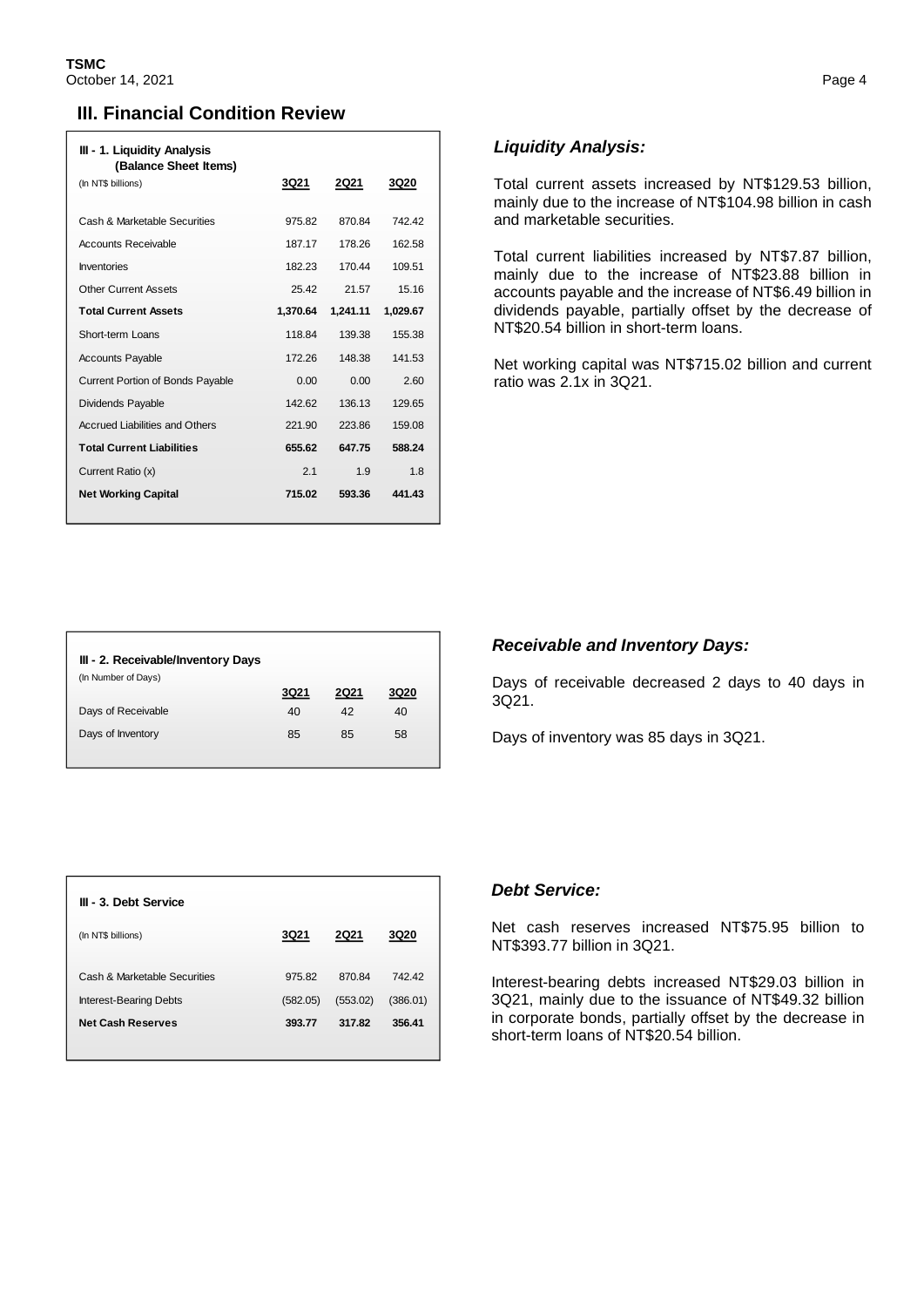### **IV. Cash Flow**

| IV - 1. Quarterly Cash Flow Analysis |          |          |         |
|--------------------------------------|----------|----------|---------|
| (In NT\$ billions)                   | 3Q21     | 2Q21     | 3Q20    |
| Income before Tax                    | 173.85   | 149.39   | 155.12  |
| Depreciation & Amortization          | 107.03   | 103.81   | 94 73   |
| Other Operating Sources/(Uses)       | 37.83    | (65.76)  | (59.67) |
| <b>Net Operating Sources/(Uses)</b>  | 318.71   | 187.44   | 190.18  |
| <b>Capital Expenditures</b>          | (188.64) | (166.97) | (99.31) |
| Marketable Financial Instruments     | 9.07     | 0.09     | 0.33    |
| Other Investing Sources/(Uses)       | 2.55     | (2.87)   | 2.90    |
| <b>Net Investing Sources/(Uses)</b>  | (177.02) | (169.75) | (96.08) |
| Short-term Loans                     | (18.09)  | 3.55     | (16.80) |
| Cash Dividends                       | (64.83)  | (64.83)  | (64.83) |
| <b>Bonds Payable</b>                 | 49.32    | 136.71   | 136.03  |
| Other Financing Sources/(Uses)       | (1.73)   | (0.40)   | (6.96)  |
| <b>Net Financing Sources/(Uses)</b>  | (35.33)  | 75.03    | 47.44   |
| <b>Exchange Rate Changes</b>         | (0.53)   | (9.47)   | (4.95)  |
| <b>Cash Position Net Changes</b>     | 105.83   | 83.25    | 136.59  |
| <b>Ending Cash Balance</b>           | 853.81   | 747.98   | 604.20  |



## *Summary of Cash Flow:*

During the third quarter, cash generated from operating activities totaled NT\$318.71 billion, including (1) NT\$173.85 billion from income before tax, (2) NT\$107.03 billion from depreciation & amortization expenses, and (3) NT\$37.83 billion from other operating sources. The other operating sources were mainly attributable to the receipt of customers' commitment to retain capacity.

Net cash used in investing activities was NT\$177.02 billion in 3Q21, primarily attributable to capital expenditures of NT\$188.64 billion.

Net cash used in financing activities was NT\$35.33 billion, mainly reflecting the payment of 4Q20 cash dividends and the decrease of NT\$18.09 billion in shortterm loans, partially offset by the net increase in bonds payable of NT\$49.32 billion.

As a result, cash position increased NT\$105.83 billion to NT\$853.81 billion at the end of 3Q21.

### *Operating and Free Cash Flow:*

Free cash flow increased NT\$109.60 billion to an inflow of NT\$130.07 billion in 3Q21, mainly due to the increase in operating cash flow during the quarter.

# **V. CapEx**

| <b>V. Capital Expenditures</b> |      |                    |  |            |  |
|--------------------------------|------|--------------------|--|------------|--|
| (in US\$ billions)             |      | 3Q21 2Q21 1Q21 YTD |  |            |  |
| <b>Capital Expenditures</b>    | 6.77 | 5.97               |  | 8.84 21.58 |  |

# *Capital Expenditures:*

 $\parallel$ 

Capital expenditures for TSMC on a consolidated basis totaled US\$6.77 billion in 3Q21.